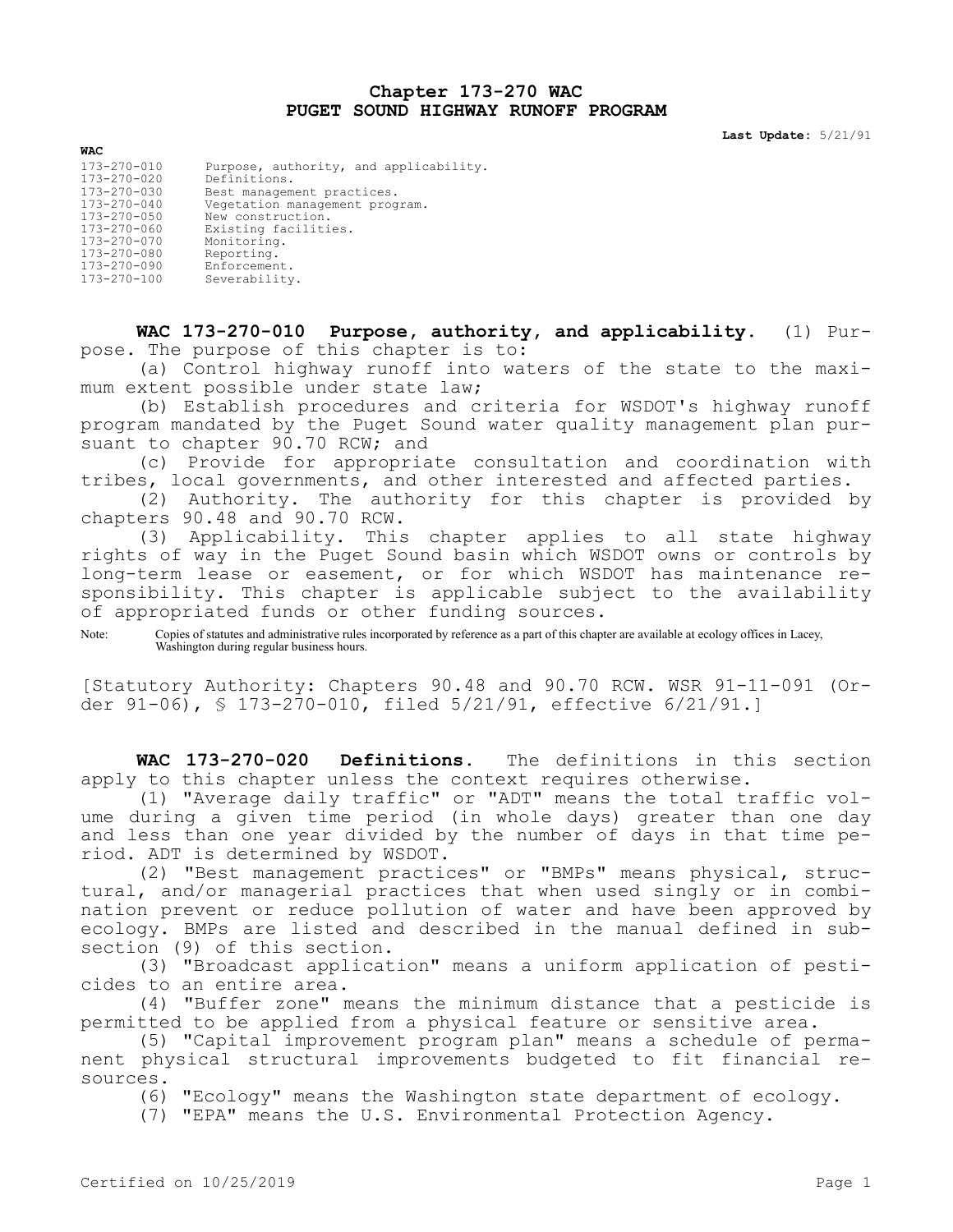(8) "Experimental BMP" means any treatment or methodology proposed for treatment of highway runoff that is not in the highway runoff manual, defined in subsection (9) of this section, and is being studied by WSDOT and/or ecology for adoption as a BMP.

(9) "Highway runoff manual" means the manual adopted by WSDOT and approved by ecology that contains BMPs to prevent or reduce pollution, and described in WAC 173-270-030.

(10) "Integrated pest management" or "IPM" means the selection, integration, and implementation of pest control that consists of: Prevention of pest problems; monitoring and evaluation of pests, damage and results of treatment; acknowledgment of population levels of pests that can be tolerated based on legal, economic, health, or aesthetic thresholds; use of natural control agents in an ecosystem; reliance to the maximum extent possible on nonhazardous biological, mechanical, and cultural treatment of pests; application of pesticides in a manner that minimizes damage to the ecosystem's natural controls and integrity; and use of pesticides only after all other methods have been evaluated.

(11) "Local government" means a county, city, town, or special purpose district that has authority to manage stormwater.

(12) "New construction" means the addition of one or more lanes, ramps, bridges, or other major structures to an existing state highway or the construction of a new state highway.

(13) "Pest" means any form of plant or animal life or virus (except virus on or in living man or other animal) which is normally considered to be a pest or which the director of the WSDA may declare by regulation to be a pest, including but not limited to, any insect, other arthropod, fungus, rodent, nematode, mollusk, or weed.

(14) "Pest treatment" means mechanical, biological, cultural, or chemical procedures or methods to manage, control, or reduce the influence of a pest.

(15) "Pesticide" means as defined by chapter 17.21 RCW, the Washington Pesticide Act, and regulated by the United States Environmental Protection Agency and WSDA.

(16) "Pollution" means such contamination or other alteration of the physical, chemical, or biological properties of any waters of the state, including change in temperature, taste, color, turbidity, or odor of the waters, or such discharge of any liquid, gaseous, solid, radioactive, or other substance into any waters of the state as will or is likely to create a nuisance or render such waters harmful, detrimental, or injurious to the public health, safety or welfare, or to domestic, commercial, industrial, agricultural, recreational, or other legitimate beneficial use, or to livestock, wild animals, birds, fish, or other aquatic life.

(17) "Puget Sound basin" means the waters of Puget Sound south of Admiralty Inlet including Hood Canal and Saratoga Passage; the waters north to the Canadian border, including portions of the Strait of Georgia; the Strait of Juan de Fuca south of the Canadian border; and all land draining into these waters as mapped in WAC 173-500-040 Water resource inventory areas numbers 1 through 19.

(18) "Quality assurance and control plan" means a collection of policies, objectives, principles, and procedures for attaining data of known and accepted quality and establishes standards of performance for sampling, monitoring, and measurement.

(19) "Sensitive area" means an area or that due to its ground or surface water characteristics may be adversely affected or altered di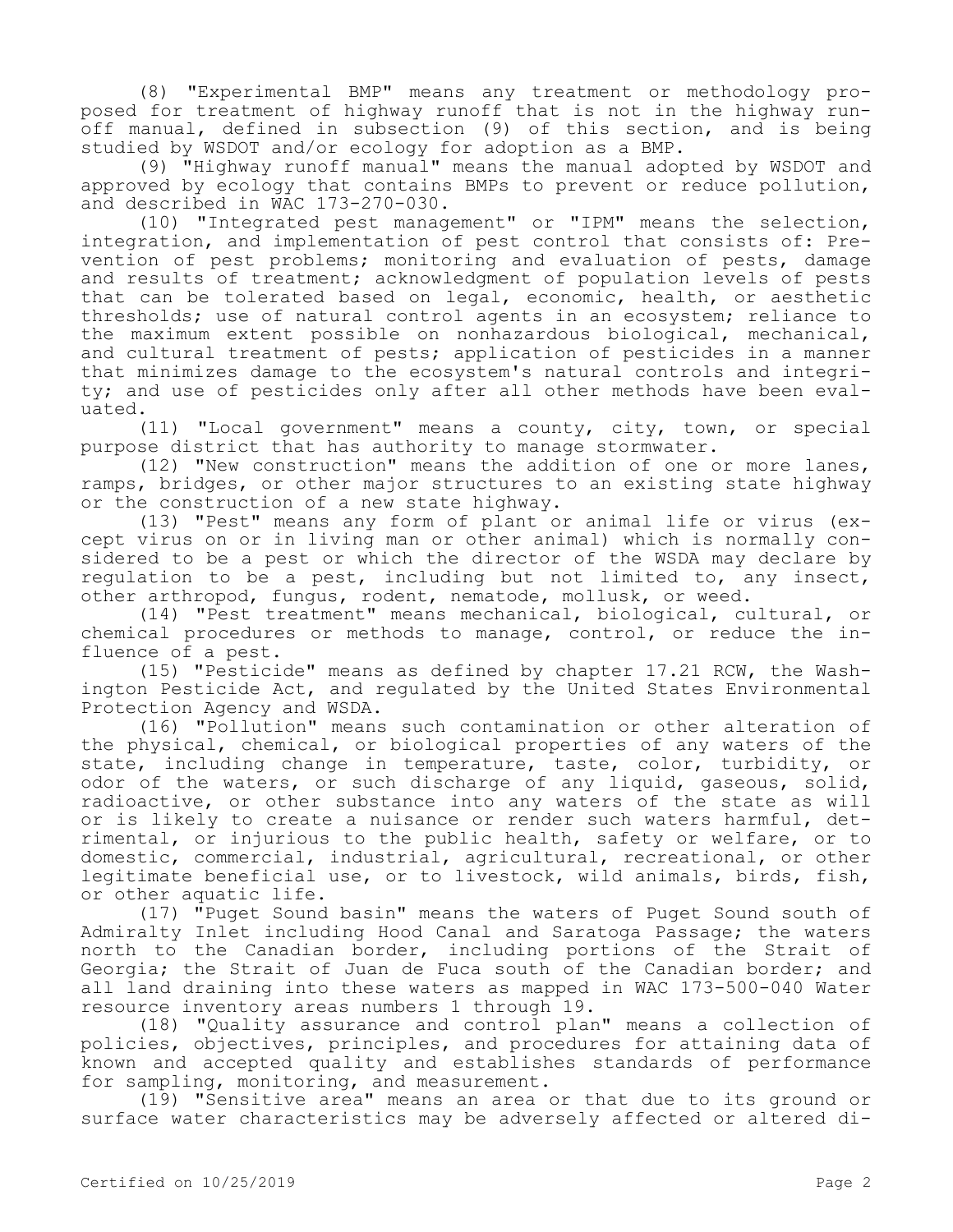rectly or indirectly by pollution and requires special vegetation management, stormwater management, or other practices.

(20) "Spot treatment" means the application of pesticides to a selected individual area or species.

(21) "Stormwater management manual" means the technical manual prepared by ecology for use by local governments and WSDOT that contains BMPs to prevent or reduce pollution in stormwater.

(22) "Stormwater treatment" means chemical, biological, or mechanical procedures or structural methods to remove, reduce, or neutralize pollution.

 $(23)$  "Waters of the state" means lakes, rivers, ponds streams, inland waters, underground waters, salt waters, and all other surface waters and water courses within the jurisdiction of the state of Washington.

(24) "Wetlands" means those areas that are inundated or saturated by surface or groundwater at a frequency and duration sufficient to support, and that under normal circumstances do support, a prevalence of vegetation typically adapted for life in saturated soil conditions. Wetlands generally include swamps, marshes, bogs, and similar areas. Wetlands are identified and delineated by the "*Federal Manual for Identifying Jurisdictional Wetlands*" dated January 19, 1989.

(25) "WSDA" means the Washington state department of agriculture.

(26) "WSDOT" means the Washington state department of transportation.

[Statutory Authority: Chapters 90.48 and 90.70 RCW. WSR 91-11-091 (Order 91-06), § 173-270-020, filed 5/21/91, effective 6/21/91.]

**WAC 173-270-030 Best management practices.** (1) Approved manual required. Six months after the effective date of ecology's stormwater management manual or six months after the effective date of this chapter, whichever is later, WSDOT shall submit to ecology a highway runoff manual. If WSDOT proposes to adopt a manual other than ecology's stormwater management manual as its highway runoff manual, WSDOT shall formally consult with the tribes and local governments about the contents of the highway runoff manual. The highway runoff manual shall be consistent with ecology's stormwater management manual and shall be adopted by WSDOT only after obtaining ecology's approval. After obtaining ecology's approval, WSDOT shall use the highway runoff manual to direct stormwater management for its existing and new facilities and rights of way in the Puget Sound basin.

(2) Amendments to manual.

(a) Ecology initiates amendments. If ecology amends its stormwater management manual to change or add a BMP or other technical requirement that applies to highways, ecology shall notify WSDOT in writing and send WSDOT a copy of the amendment. This notification shall include ecology's determination as to whether the highway runoff manual complies with the amendment. If the highway runoff manual does not comply with the amendment, WSDOT shall submit proposed amendments within sixty days unless ecology agrees to a time extension. Such proposed amendment shall be subject to ecology's review and approval.

(b) WSDOT initiates amendments. Amendments proposed by WSDOT to the approved highway runoff manual shall be submitted to ecology for review and approval. WSDOT shall formally consult with affected tribes and local governments during the development of proposed amendments.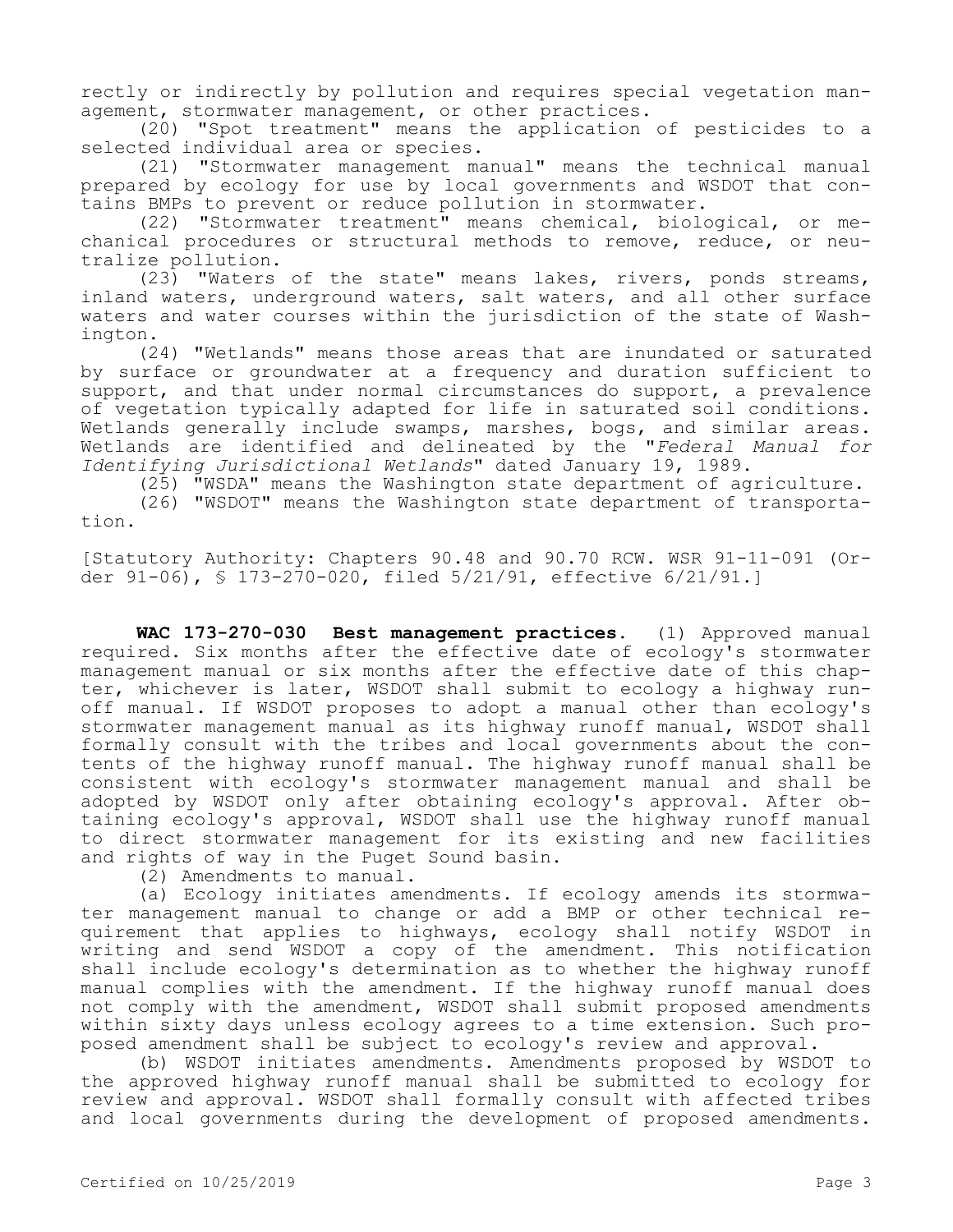Ecology shall review and approve, conditionally approve or deny the proposed amendments within sixty days from the submittal date.

(3) More stringent standards.

(a) WSDOT shall use the minimum standards established in the highway runoff manual but may use more stringent standards.

(b) When a state highway is located in the jurisdiction of a local government that is required by ecology to utilize more stringent standards to protect the quality of receiving waters, WSDOT shall comply with the same standards to promote uniform stormwater treatment.

(c) WSDOT shall comply with standards identified in watershed action plans for WSDOT rights of ways as required by WAC 400-12-570.

(4) Project coordination. WSDOT shall consult with appropriate tribes and local governments and evaluate local conditions for design, construction, and maintenance of stormwater facilities as indicated in WSDOT's utilities manual. Other agencies and organizations that have an interest or expertise in stormwater may also be consulted. WSDOT, tribes, and local governments are encouraged to jointly develop and maintain stormwater facilities.

(5) Contents of manual. The highway runoff manual shall include, but not be limited to, the following:

(a) BMPs for the control of erosion and sedimentation from construction sites, including standards for operation and maintenance;

(b) Hydrologic analysis procedures, including selection of design storms and estimation of runoff;

(c) Design, operation, and maintenance standards for retention and/or detention facilities and conveyance systems that shall emphasize systems which maximize water quality benefits as well as water quantity control, such as inclusion of biofiltration techniques where practicable;

(d) BMPs for the control of pests, excluding weed control which shall be addressed in the vegetation management program described in WAC 173-270-040;

(e) BMPs for the selection and use of deicing chemicals and traction grit which, as a minimum, shall consist of the following: (i) Traction grit particles should be as large as suitable for application on highways for traction purposes because large particles are less readily transported into waters of the state; (ii) selection and use of deicing chemicals shall include consideration of potential effects on water quality and the beneficial uses of potentially affected waters; (iii) stockpiles containing deicing chemicals shall be investigated for existing and potential water quality problems; and (iv) stockpiles that have an identified problem shall be covered, curbed, diked, placed on an impervious surface, and/or located so runoff can not carry dissolved chemicals into waters of the state; and

(f) BMPs for waste disposal from highway runoff system maintenance.

(6) Experimental BMPs.

(a) WSDOT request. WSDOT may request in writing that ecology approve the use of an experimental BMP for one or several sites. The request shall include, but need not be limited to, a description of: (i) The experimental BMP; (ii) why the experimental BMP is being requested; (iii) why the BMPs in the highway runoff manual are not appropriate; (iv) applicable construction techniques; (v) the site or sites at which use of the experimental BMP is proposed; (vi) the characteristics of the site or sites; (vii) design criteria for the experimental BMP; (viii) maintenance procedures; (ix) cost estimates; (x) monitoring procedures; (xi) the time needed for monitoring; (xii) the antici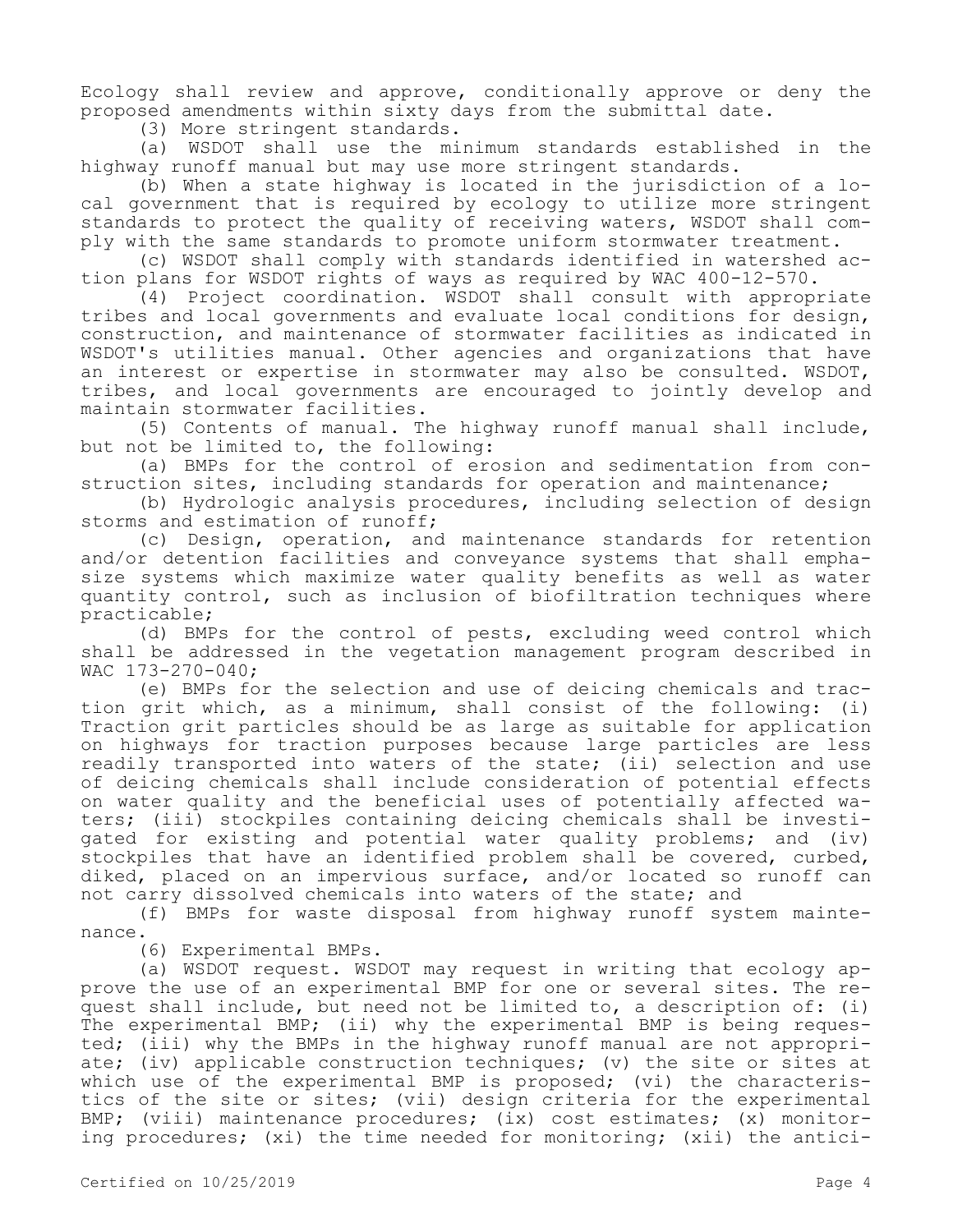pated results; (xiii) if appropriate, an approved BMP that could be used if the experimental BMP fails; and (xiv) consultation with interested and affected parties including tribes, local governments, and contiguous property owners.

(b) Ecology review and approval. After reviewing WSDOT's request, ecology may approve, conditionally approve, or deny the use of the experimental BMP for specific sites. Any approval shall be for a period of time not to exceed four years unless ecology determines, upon request and justification by WSDOT, that unusual circumstances justify a longer time period.

(c) Evaluation criteria. In evaluating an experimental BMP, ecology shall consider factors it deems appropriate, including, but not limited to: The experimental BMP's effectiveness in protecting water quality and beneficial uses; its reliability, cost, ease of construction; and maintenance requirements.

(d) BMP status. Before ecology's authorization for WSDOT's use of the experimental BMP expires, WSDOT shall consult with affected tribes, local governments, or property owners. WSDOT shall document the results of the experimental BMP and shall determine whether to request amendment of the highway runoff manual to include the experimental BMP as an approved BMP. Before ecology's authorization expires, WSDOT shall either request an amendment to the highway runoff manual under subsection (2)(b) of this section or inform ecology in writing that it is not proposing to amend the highway runoff manual to include the BMP. Based upon the predicted results in the original request, monitoring data and other information relevant to WSDOT's request, ecology shall determine whether an experimental BMP that is not proposed to be included in the highway runoff manual shall be replaced with an approved BMP.

[Statutory Authority: Chapters 90.48 and 90.70 RCW. WSR 91-11-091 (Order 91-06), § 173-270-030, filed 5/21/91, effective 6/21/91.]

**WAC 173-270-040 Vegetation management program.** (1) General. The purposes of vegetation management in highway rights of way are to establish and maintain stable plant communities that resist encroachment by undesirable plants, noxious weeds, and other pests; meet WSDOT operational, health, natural resources, and environmental standards; be cost effective; and protect the public investment with minimal negative impacts on the environment.

(2) Program required. WSDOT shall prepare and implement a vegetation management program for all state highways within the Puget Sound basin. WSDOT shall obtain ecology's preliminary approval of the program before WSDOT conducts a public hearing. WSDOT shall formally consult with the tribes and local governments during preparation of the proposed program. After the public hearing, WSDOT shall obtain ecology's approval before WSDOT adopts the program. The program shall be adopted by September 30, 1991. WSDOT and ecology shall review the program at least every two years beginning September 30, 1993. Either ecology or WSDOT may initiate amendment of the program. Amendments shall be prepared, approved, and adopted in accordance with the procedures of this subsection for the initial development of the vegetation management program.

(3) Contents of program.

(a) The vegetation management program shall include, but need not be limited to vegetation management policies; technical quidelines;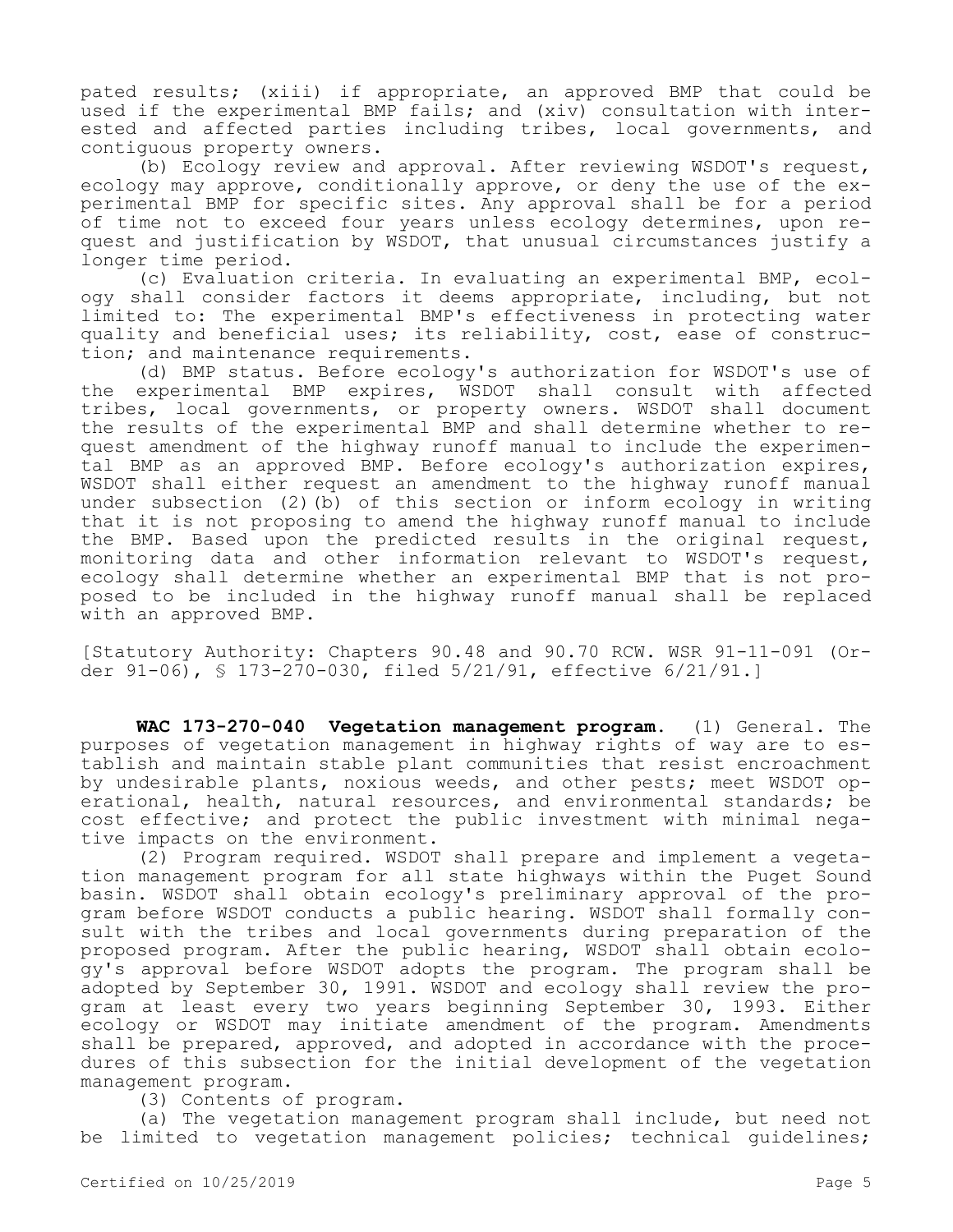procedures to implement policies and guidelines; and roadside management plan procedures and standards.

(b) Vegetation management policies. These policies, at a minimum, shall address:

(i) Operational, aesthetic, and environmental standards;

(ii) Integrated pest management;

(iii) Coordination between WSDOT and local governments, abutting property owners, and tribes, including public notification, option to maintain by contiguous property owner and the option to maintain by a preferred management technique of the contiguous property owner;

(iv) Recordkeeping;

(v) Training and education for vegetation management employees; and

(vi) Testing for pesticides at storage, loading, and mixing areas and, if necessary, in groundwater and nearby surface water that may be contaminated by or affected by pesticides.

(c) Technical guidelines. These guidelines, at a minimum, shall address:

(i) Integrated pest management which shall address monitoring, establishing injury levels, setting action levels, selecting treatment, and evaluating treatment.

(A) Monitoring. Monitoring guidelines shall provide for: Identification of the potential pest and/or problem and sensitive areas; and observation of the vegetation on the site, or the site itself for potential pest problems at regular intervals. The schedule and methods of monitoring shall be appropriate to minimize the severity of damage caused by the pest.

(B) Establishing injury levels. Guidelines for establishing injury levels shall provide for determination of when a pest is likely to cause significant damage and require action to prevent unacceptable damage or public safety problems. Accurate records shall be kept so adequate data is available to make decisions. A problem shall be noted before any action is taken.

(C) Setting action levels. Guidelines for setting action levels shall provide for prioritization of target species and determination of when to initiate action so that unacceptable injury levels are not reached.

(D) Selecting treatment. Selection of pest treatment strategies and tactics shall provide for safety of highway users; protect the environment and human health; and provide for the stewardship of the public investment. This shall include an effort to minimize the use of chemical controls.

(E) Evaluating treatment. After pest treatment, the site shall be inspected to determine whether the pest treatment had the desired results. Adequate time shall be provided for the pest treatment to function before it is evaluated. If the pest treatment did not have the desired results, the treatment may be modified. Desired results may be examined to determine if they were realistic and/or appropriate;

(ii) Measures to reduce the amount of pesticides used to the least possible including measures to reduce the use of any state restricted use pesticides on WSDA's list for the protection of groundwater found in WAC 16-228-164;

(iii) Criteria for the selection of pesticides that shall include, but not be limited to, target specificity, toxicity, persistence, migration characteristics, time of application and site conditions of treatment area, including slope and permeability;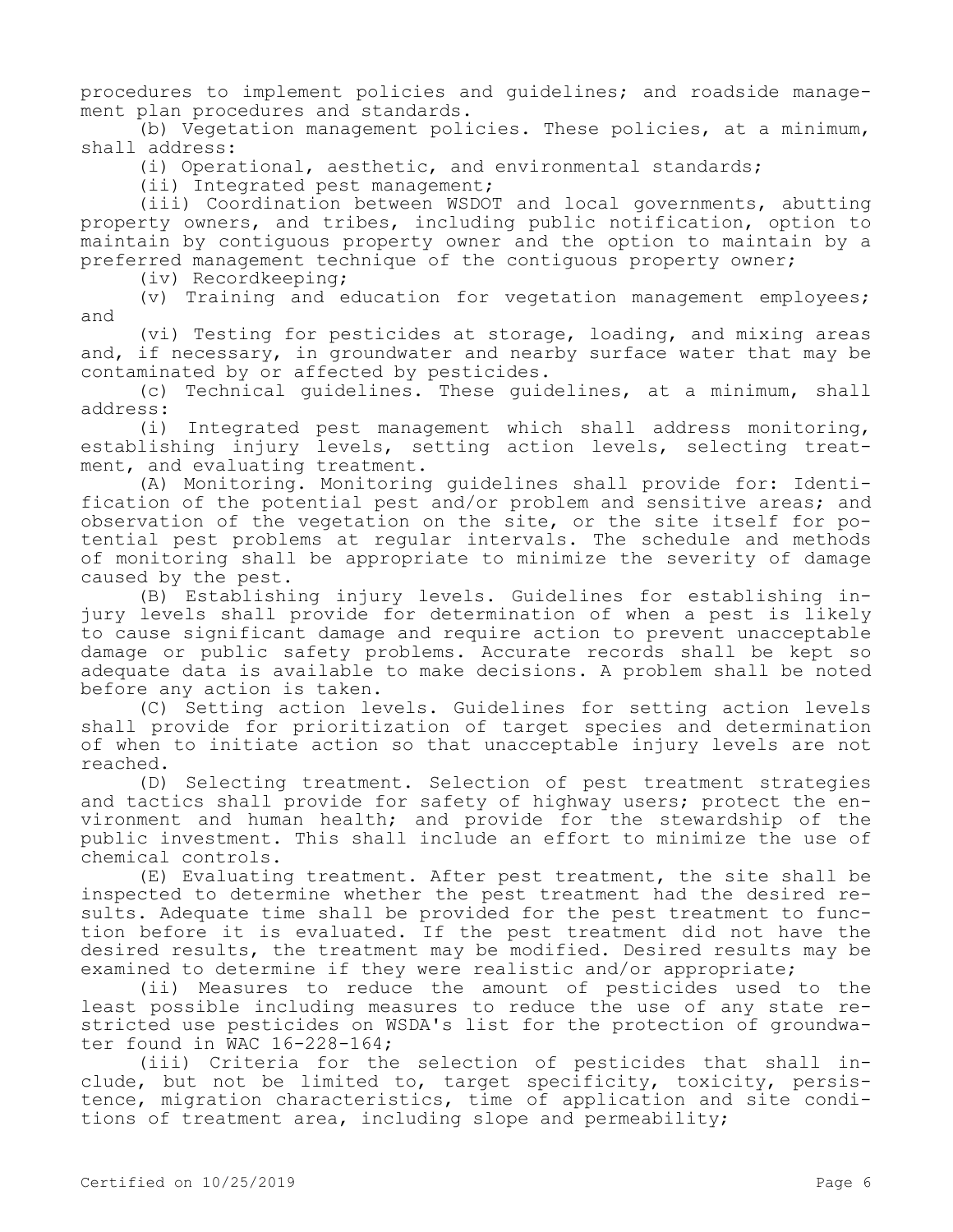(iv) Procedures for sampling and analysis for pesticide contamination in storage, loading, and mixing areas and, if appropriate, groundwater and surface water with the use of Puget Sound protocols for sediment sampling of marine sediment for EPA priority pollutants is recommended where appropriate;

(v) A spill cleanup plan;

(vi) Methods for safe transportation of pesticides;

(vii) A recordkeeping system on pesticide use, including format;

(viii) Criteria for the identification of sensitive areas;

(ix) Buffer zones to protect waters of the state, public and private supply wells and watersheds, irrigation ditches, ecology regulated areas, and sensitive areas;

(x) Pesticide storage including a requirement that pesticides shall be stored in a secure building with an impermeable floor and controlled drains;

(xi) Vegetation selection in accordance with WSDOT's design manual with emphasis given to reduced maintenance; and

(xii) Vegetation management personnel training and education.

(d) Procedures for the implementation of the policies and guidelines.

(e) Procedures and standards for the preparation and implementation of roadside management plans for specific segments of state highway to assist WSDOT field crews manage state highway rights of way according to the approved vegetation management policies and technical guidelines. WSDOT shall consult with affected tribes, local governments, and other interested parties during preparation of these procedures and standards. WSDOT shall consult with affected tribes, local governments, and other interested parties during preparation of roadside management plans. These plans, at a minimum, shall address:

- (i) Goals and objectives;
- (ii) Identification of sensitive areas and minimum buffer zones;
- (iii) Maintenance activities;
- (iv) Budget estimates; and
- (v) Evaluation methods and standards.

[Statutory Authority: Chapters 90.48 and 90.70 RCW. WSR 91-11-091 (Order 91-06), § 173-270-040, filed 5/21/91, effective 6/21/91.]

**WAC 173-270-050 New construction.** WSDOT shall incorporate BMPs in all new construction projects for which design is started after the effective date of this chapter. For projects that are being designed or constructed when this chapter becomes effective, WSDOT shall implement BMPs to the maximum extent practicable to protect water quality. If the cost of constructing water quality BMPs makes a project that is being designed when this chapter becomes effective impracticable, then such BMPs shall be retrofitted at a later date. WSDOT shall submit water pollution control plans to ecology for review and approval for new construction and shall obtain other appropriate authorizations prior to construction.

[Statutory Authority: Chapters 90.48 and 90.70 RCW. WSR 91-11-091 (Order 91-06), § 173-270-050, filed 5/21/91, effective 6/21/91.]

**WAC 173-270-060 Existing facilities.** (1) Inventory required. WSDOT shall prepare and maintain an inventory of all state highways in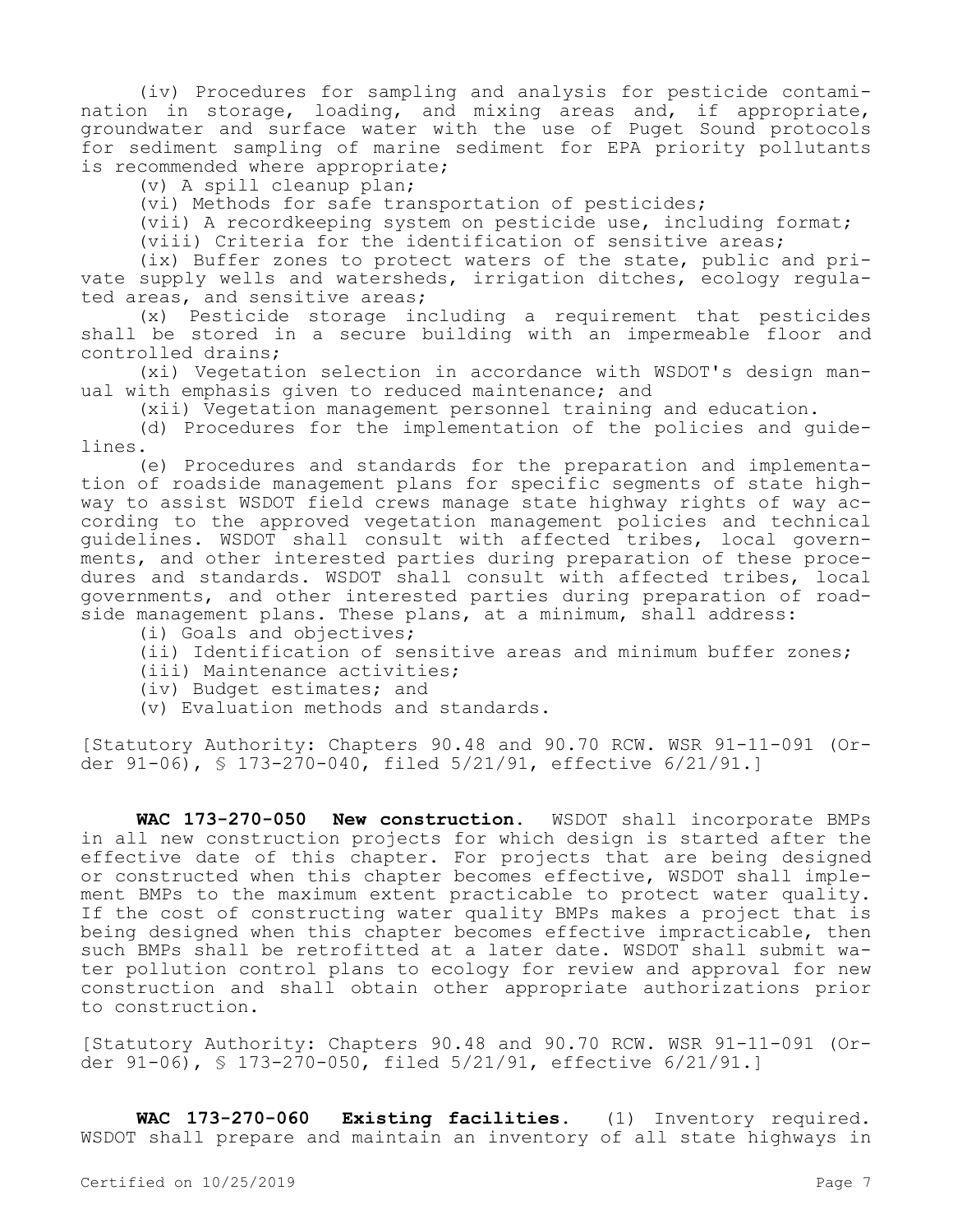the Puget Sound basin. The purpose of the inventory is to determine where water quality BMPs need to be installed, to assist identification of priority projects, and to provide a basis for the evaluation of the program. WSDOT shall begin its inventory on highways with an ADT of fifty thousand or greater. The inventory and rating of highways with an ADT of less than fifty thousand shall be sufficient to provide projects for the six-year capital improvement program plan.

(2) Contents of inventory. The inventory shall be developed for homogeneous highway segments and shall include, but not be limited to:

(a) Highway segment identification including name, location, type, traffic volume classification, local government(s) with jurisdiction, interested tribes, and WSDOT district;

(b) Status of stormwater management as follows: (i) BMPs are present and/or a local government is receiving and/or treating the highway runoff; (ii) BMPs are feasible or the local government will receive and/or treat highway runoff; or (iii) BMPs are not practicable; and

(c) Name of any water quality project completed since the effective date of this chapter, length of project, year of construction, and cost.

(3) Priority rating and ranking.

(a) WSDOT shall establish an annual project priority list for each WSDOT district within the Puget Sound basin. For each fiscal year WSDOT shall select needed improvements for each district inventoried as required by subsection (1) of this section. WSDOT shall divide these needed improvements into projects, considering funds available but in no case less than one project per year in each district unless all needed projects are completed.

(b) Priority rating criteria. WSDOT shall develop a priority rating and ranking system and submit it to ecology for concurrence.

(c) Priority ranking. WSDOT, using the priority ratings and rankings prepared using the system required in subsection (2)(b) of this section, shall determine which projects are to be implemented in each WSDOT district during the fiscal year. WSDOT may modify this ranking for good reason including the participation in a joint project proposed by a local government or tribe.

(4) Capital improvement program plan.

(a) The capital improvement program plan is to promote efficient use of resources, to coordinate projects, to aid compliance with the long-range program targets set forth in subsection (5) of this section and to ensure that difficult projects and those that require lengthy lead time are constructed in a reasonable time.

(b) WSDOT shall prepare a biennially updated water quality capital improvement program plan. WSDOT shall consult with ecology, tribes, and local governments throughout the planning process including the inventory. The capital improvement program plan shall be for a six-year period and include the following:

(i) An inventory of potential projects for the six-year period, including fiscal, technical, work force, legislative requirements, restrictions, and an initial evaluation of their relative priority;

(ii) A schedule for potential execution of projects in a longrange program list which considers priority relationships of projects coupled with legislative, fiscal, technical, and work force restrictions;

(iii) Selection of projects for early action from this schedule; and

(iv) Formal adoption by WSDOT after public review.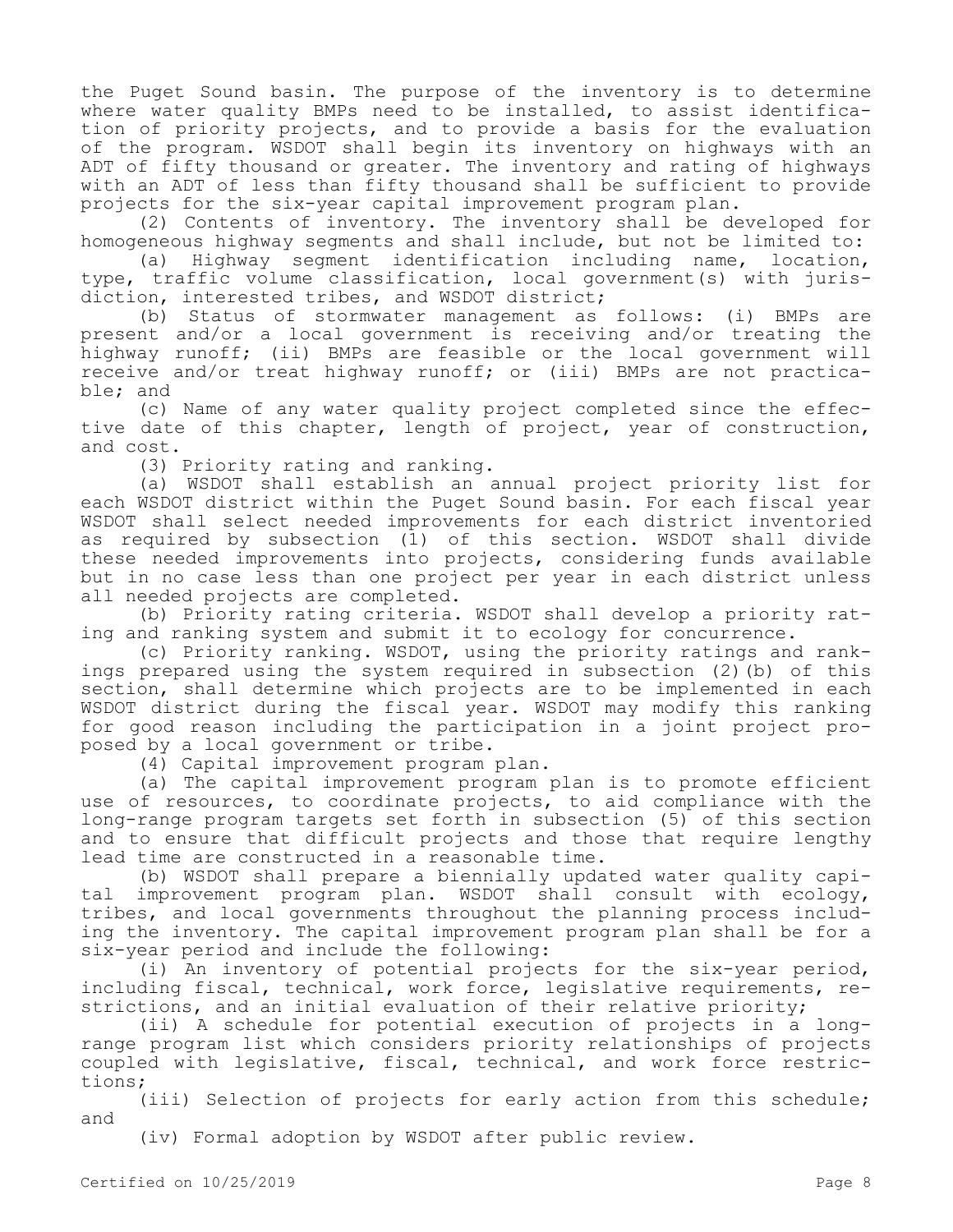(c) Ecology shall review the proposed WSDOT capital improvement program plan and submit written comments to WSDOT before public review and again before adoption by WSDOT.

(d) After a public hearing, WSDOT shall adopt the capital improvement program plan after making appropriate revisions deemed necessary by public input.

(5) Long-range program.

(a) WSDOT shall complete all practicable BMP projects or transmit highway runoff to tribes or local governments for stormwater treatment for highways with an ADT of fifty thousand and greater by December 31, 2005, and for other highways by December 31, 2015.

(b) At least every six years WSDOT and ecology shall evaluate these target dates. Ecology or WSDOT may initiate revision of the target dates. In evaluating any proposed revision of a target date, ecology and WSDOT are to consider factors including, but not limited to, the number and projected costs of the projects yet to be completed, the degree of difficulty to construct the remaining sites, the projected level of funding, any revisions to the state water quality standards and any revisions to the manual required by WAC 173-270-030(1).

(6) Negotiations. Before transmitting to or requesting treatment of highway runoff by a tribe, local government or property owner, WSDOT shall negotiate with the tribe, local government, or property owner. WSDOT shall provide relevant information that shall include, but not be limited to, existing agreements to accept highway runoff, characteristics of the highway runoff, the reasons WSDOT is not treating the runoff on its own right of way and any proposed financial considerations for quality and/or quantity control.

(7) Disposal sites. WSDOT shall prepare an inventory, by district and maintenance area, of all sites, including all known inactive sites, where WSDOT disposes highway sweepings and sediments from stormwater facilities maintenance activities. Inventory information for WSDOT owned and leased sites and sites WSDOT for which has an easement shall include a scaled map illustrating property boundaries and the extent of the fill area, and where possible, an estimate of the volume of the fill present.

[Statutory Authority: Chapters 90.48 and 90.70 RCW. WSR 91-11-091 (Order 91-06), § 173-270-060, filed 5/21/91, effective 6/21/91.]

**WAC 173-270-070 Monitoring.** (1) BMP effectiveness monitoring.

(a) Monitoring procedures. WSDOT shall formulate and implement monitoring procedures for each type of BMP employed. The procedures shall include a quality assurance and control plan.

(b) Waivers. After application by WSDOT, ecology may grant a waiver from monitoring a BMP if ecology determines there is adequate knowledge about the BMP's water quality performance.

(2) Pesticide monitoring. WSDOT shall formulate a pesticide monitoring policy, including but not limited to, threshold determination and frequency of monitoring. WSDOT also shall formulate procedures for monitoring pesticides, including the use of benthic organisms.

[Statutory Authority: Chapters 90.48 and 90.70 RCW. WSR 91-11-091 (Order 91-06), § 173-270-070, filed 5/21/91, effective 6/21/91.]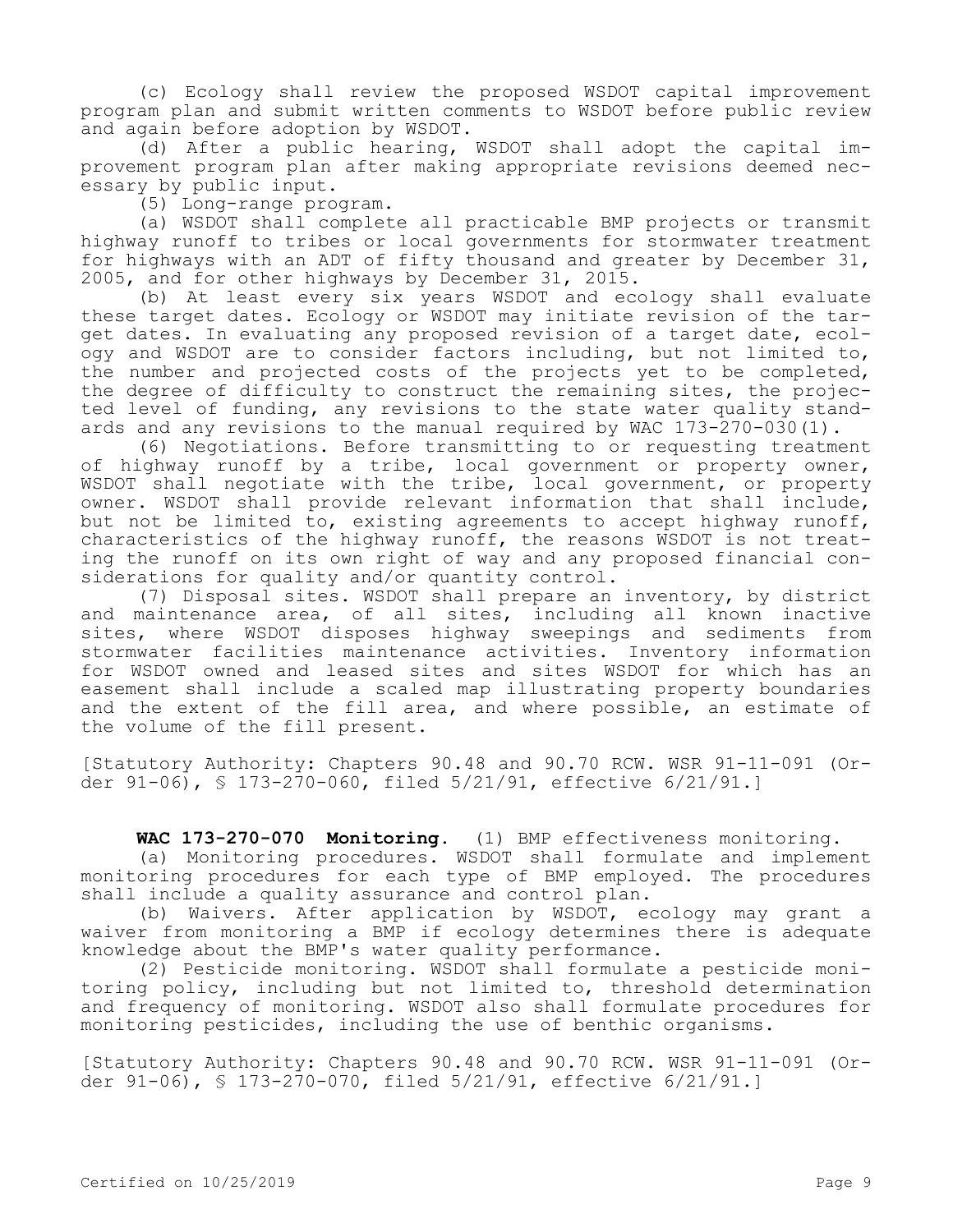**WAC 173-270-080 Reporting.** (1) Biennial report required. WSDOT shall prepare and submit to ecology a report by September 30 of each odd-numbered year beginning September 30, 1991.

(2) Content of report. The biennial report shall include, but is not limited to:

(a) Monitoring report for both approved and experimental BMPs and pesticides describing monitoring procedures and interpreting results. Included may be recommendations to improve monitoring procedures, findings on which BMPs are the most effective, combinations of BMPs that optimize pollution removal, and recommendations for experimental BMPs;

(b) A pesticide usage inventory, including (i) the amount of pesticides by product by pounds of active ingredient applied for shoulder residual, landscaped areas, brush control, general weed control, noxious weed control, spot treatment and broadcast application by district, area, highway segment, and if feasible, by county and (ii) an analysis and interpretation shall be included with the data;

(c) Storage, loading, and mixing area soil and groundwater contamination report for the presence of pesticides, including any cleanup efforts required, proposed, or completed since the adoption of this chapter;

(d) A deicing chemicals and traction grit usage report including:

(i) Product and quantities of deicing chemicals used in the Puget Sound basin by WSDOT district and maintenance area including chemical properties and known effects upon water quality;

(ii) Stockpile locations, with quantities of traction grit abrasive and deicing chemicals used during each season;

(iii) Cleanup practices to prevent or lessen traction grit and deicing chemical entry into waters of the state;

(iv) Locations prohibiting use of deicing chemicals or specific products due to water quality considerations;

(v) Training of personnel;

(vi) Experiments conducted on new products or procedures and experiments that WSDOT proposes;

(e) BMP maintenance report. Reports that shall submit BMP maintenance reports to ecology that shall include, but are not limited to:

(i) Dates that segments of state highway BMPs are inspected and/or maintained;

(ii) The general condition of BMPs;

(iii) Maintenance accomplished;

(iv) The need to reconstruct any BMPs;

(v) Any evaluation of a BMP type;

(vi) Estimated cost to maintain a BMP;

(vii) Suggested improvements to BMPs or their maintenance procedures; and

(viii) Training of personnel;

(f) Inventory for state highways with a fifty thousand ADT or greater required by WAC 173-270-060 $(1);$ 

(g) Priority list for state highways with less than fifty thousand ADT required by WAC 173-270-060(3);

(h) Capital improvement program required by WAC  $173-270-060(4)$ ;

(i) Inventory of all WSDOT highway disposal sites required by WAC 173-270-060(6);

(j) Status of roadside management plans by district and maintenance area; and

(k) A summary of the negotiations required by WAC 173-270-060(6).